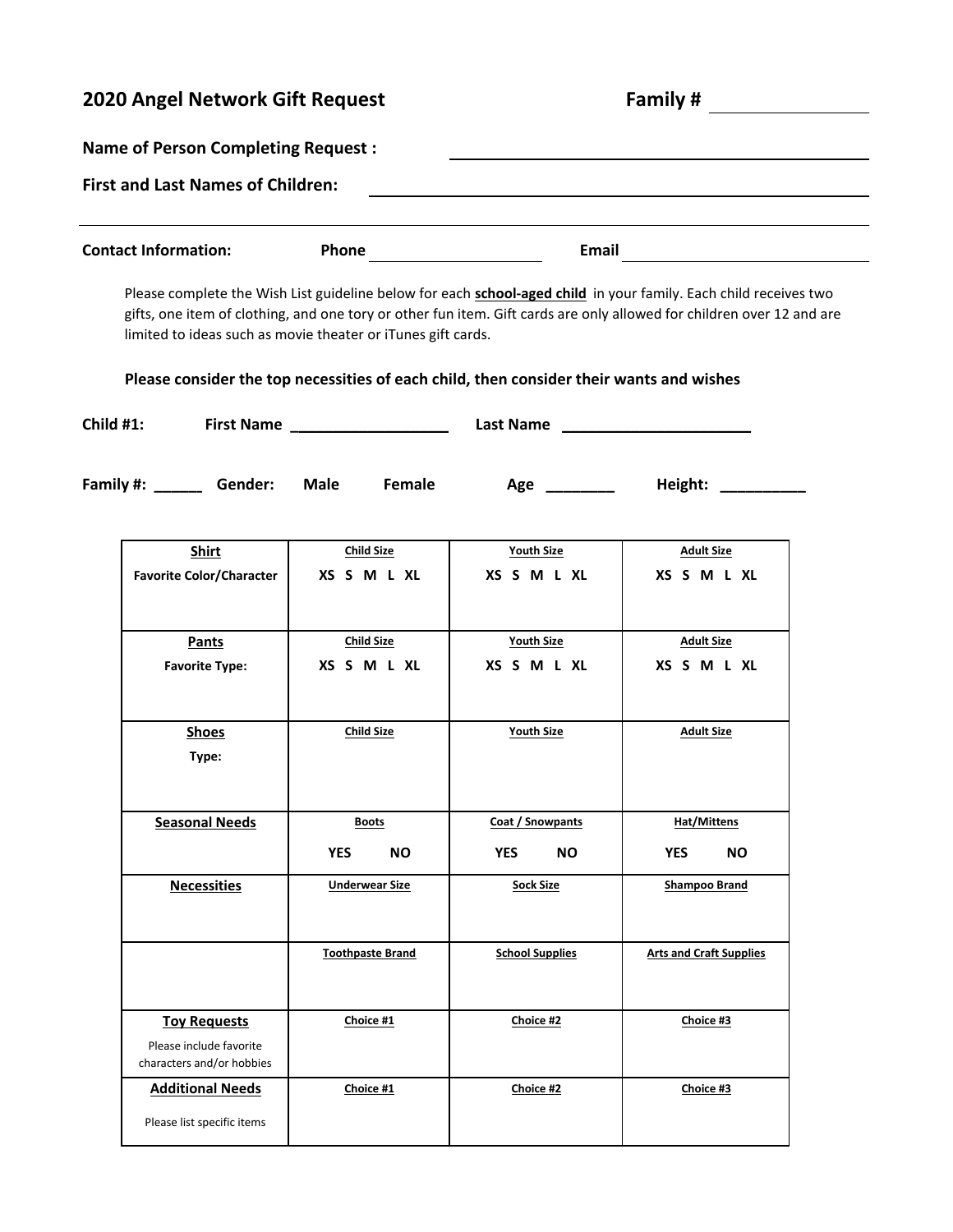**Child #2: First Name \_\_\_\_\_\_\_\_\_\_\_\_\_\_\_\_\_\_\_\_\_\_\_\_\_\_\_\_ Last Name \_\_\_\_\_\_\_\_\_\_\_\_\_\_\_\_\_\_\_\_\_\_**

**Family #:** \_\_\_\_\_\_\_ Gender: Male Female Age \_\_\_\_\_\_\_\_\_ Height: \_\_\_\_\_\_\_\_\_\_\_

| <b>Shirt</b>                    | <b>Child Size</b>       | <b>Youth Size</b>       | <b>Adult Size</b>              |
|---------------------------------|-------------------------|-------------------------|--------------------------------|
| <b>Favorite Color/Character</b> | XS S M L XL             | XS S M L XL             | XS S M L XL                    |
|                                 |                         |                         |                                |
| Pants                           | <b>Child Size</b>       | <b>Youth Size</b>       | <b>Adult Size</b>              |
| <b>Favorite Type:</b>           | XS S M L XL             | XS S M L XL             | XS S M L XL                    |
|                                 |                         |                         |                                |
| <b>Shoes</b>                    | <b>Child Size</b>       | <b>Youth Size</b>       | <b>Adult Size</b>              |
| Type:                           |                         |                         |                                |
|                                 |                         |                         |                                |
| <b>Seasonal Needs</b>           | <b>Boots</b>            | Coat / Snowpants        | <b>Hat/Mittens</b>             |
|                                 | <b>YES</b><br><b>NO</b> | <b>YES</b><br><b>NO</b> | <b>YES</b><br><b>NO</b>        |
| <b>Necessities</b>              | <b>Underwear Size</b>   | <b>Sock Size</b>        | <b>Shampoo Brand</b>           |
|                                 |                         |                         |                                |
|                                 | <b>Toothpaste Brand</b> | <b>School Supplies</b>  | <b>Arts and Craft Supplies</b> |
|                                 |                         |                         |                                |
| <b>Toy Requests</b>             | Choice #1               | Choice #2               | Choice #3                      |
| Please include favorite         |                         |                         |                                |
| characters and/or hobbies       |                         |                         |                                |
| <b>Additional Needs</b>         | Choice #1               | Choice #2               | Choice #3                      |
| Please list specific items      |                         |                         |                                |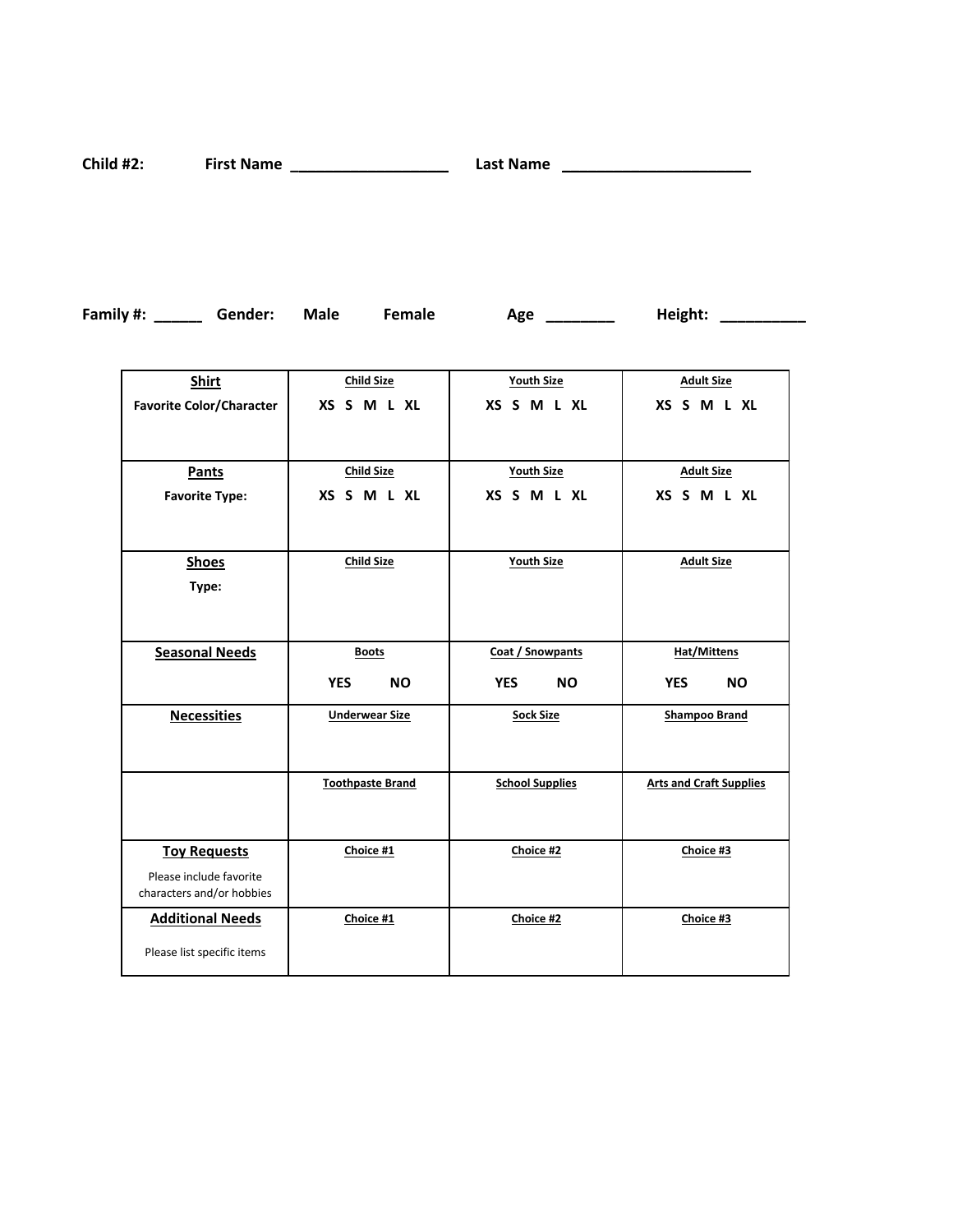**Child #3: First Name \_\_\_\_\_\_\_\_\_\_\_\_\_\_\_\_\_\_\_\_\_\_\_\_\_\_\_\_ Last Name \_\_\_\_\_\_\_\_\_\_\_\_\_\_\_\_\_\_\_\_\_\_**

| Family #: | Gender: | Male | Female | Age | Height: |
|-----------|---------|------|--------|-----|---------|
|-----------|---------|------|--------|-----|---------|

| <b>Shirt</b>                                         | <b>Child Size</b>       | <b>Youth Size</b>       | <b>Adult Size</b>              |
|------------------------------------------------------|-------------------------|-------------------------|--------------------------------|
| <b>Favorite Color/Character</b>                      | XS S M L XL             | XS S M L XL             | XS S M L XL                    |
|                                                      |                         |                         |                                |
| <b>Pants</b>                                         | <b>Child Size</b>       | <b>Youth Size</b>       | <b>Adult Size</b>              |
| <b>Favorite Type:</b>                                | XS S M L XL             | XS S M L XL             | XS S M L XL                    |
|                                                      |                         |                         |                                |
| <b>Shoes</b>                                         | <b>Child Size</b>       | <b>Youth Size</b>       | <b>Adult Size</b>              |
| Type:                                                |                         |                         |                                |
|                                                      |                         |                         |                                |
| <b>Seasonal Needs</b>                                | <b>Boots</b>            | Coat / Snowpants        | Hat/Mittens                    |
|                                                      | <b>YES</b><br><b>NO</b> | <b>YES</b><br><b>NO</b> | <b>YES</b><br><b>NO</b>        |
| <b>Necessities</b>                                   | <b>Underwear Size</b>   | <b>Sock Size</b>        | <b>Shampoo Brand</b>           |
|                                                      |                         |                         |                                |
|                                                      | <b>Toothpaste Brand</b> | <b>School Supplies</b>  | <b>Arts and Craft Supplies</b> |
|                                                      |                         |                         |                                |
| <b>Toy Requests</b>                                  | Choice #1               | Choice #2               | Choice #3                      |
| Please include favorite<br>characters and/or hobbies |                         |                         |                                |
| <b>Additional Needs</b>                              | Choice #1               | Choice #2               | Choice #3                      |
| Please list specific items                           |                         |                         |                                |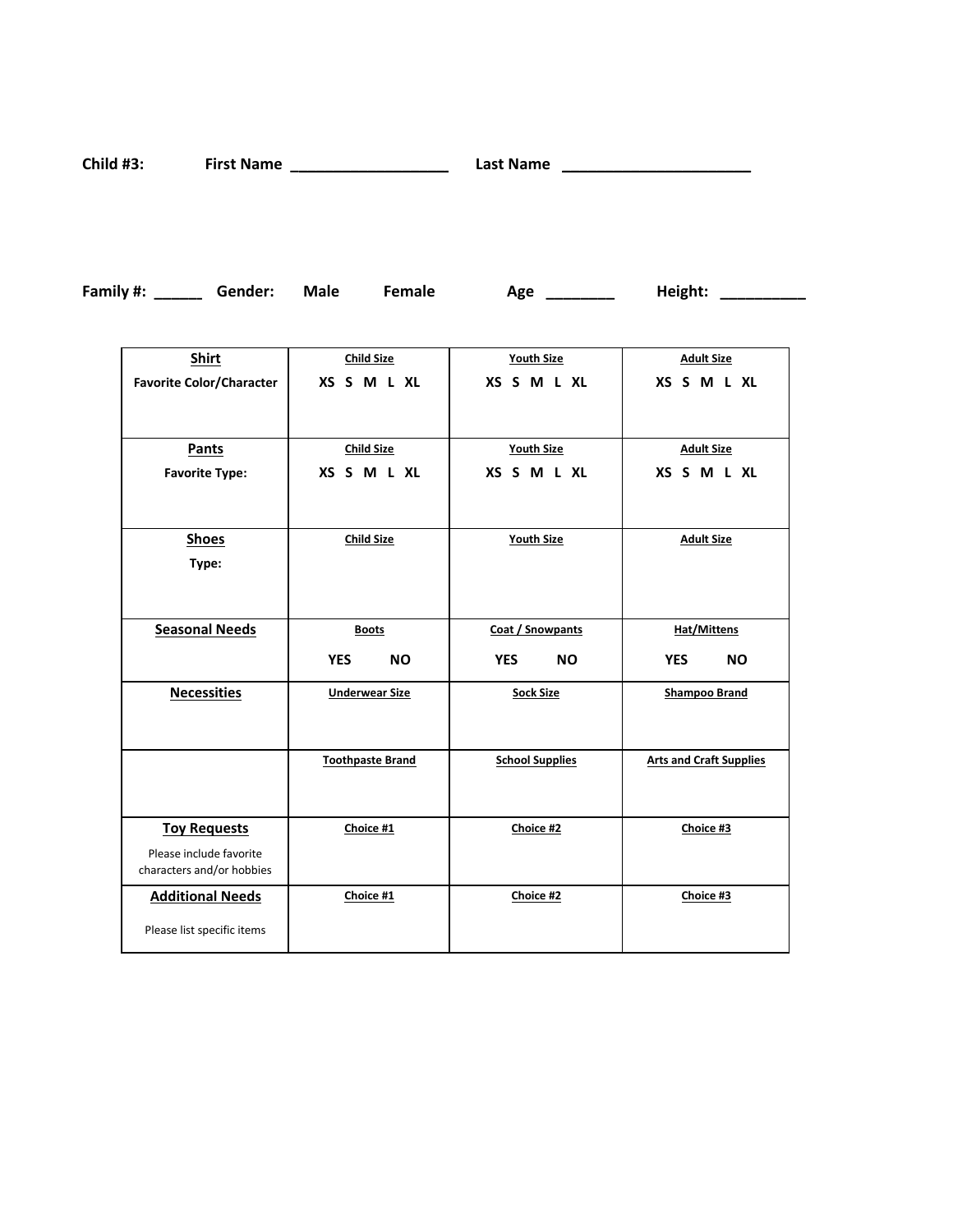**Child #4: First Name \_\_\_\_\_\_\_\_\_\_\_\_\_\_\_\_\_\_\_\_\_\_\_\_\_\_\_\_ Last Name \_\_\_\_\_\_\_\_\_\_\_\_\_\_\_\_\_\_\_\_\_\_**

**Family #:** \_\_\_\_\_\_\_ Gender: Male Female Age \_\_\_\_\_\_\_\_\_ Height: \_\_\_\_\_\_\_\_\_\_\_

| Shirt                           | <b>Child Size</b>       | <b>Youth Size</b>       | <b>Adult Size</b>              |
|---------------------------------|-------------------------|-------------------------|--------------------------------|
| <b>Favorite Color/Character</b> | XS S M L XL             | XS S M L XL             | XS S M L XL                    |
|                                 |                         |                         |                                |
| Pants                           | <b>Child Size</b>       | <b>Youth Size</b>       | <b>Adult Size</b>              |
| <b>Favorite Type:</b>           | XS S M L XL             | XS S M L XL             | XS S M L XL                    |
|                                 |                         |                         |                                |
| <b>Shoes</b>                    | <b>Child Size</b>       | <b>Youth Size</b>       | <b>Adult Size</b>              |
| Type:                           |                         |                         |                                |
|                                 |                         |                         |                                |
| <b>Seasonal Needs</b>           | <b>Boots</b>            | Coat / Snowpants        | <b>Hat/Mittens</b>             |
|                                 | <b>YES</b><br><b>NO</b> | <b>YES</b><br><b>NO</b> | <b>YES</b><br><b>NO</b>        |
| <b>Necessities</b>              | <b>Underwear Size</b>   | <b>Sock Size</b>        | <b>Shampoo Brand</b>           |
|                                 |                         |                         |                                |
|                                 | <b>Toothpaste Brand</b> | <b>School Supplies</b>  | <b>Arts and Craft Supplies</b> |
|                                 |                         |                         |                                |
| <b>Toy Requests</b>             | Choice #1               | Choice #2               | Choice #3                      |
| Please include favorite         |                         |                         |                                |
| characters and/or hobbies       |                         |                         |                                |
| <b>Additional Needs</b>         | Choice #1               | Choice #2               | Choice #3                      |
| Please list specific items      |                         |                         |                                |